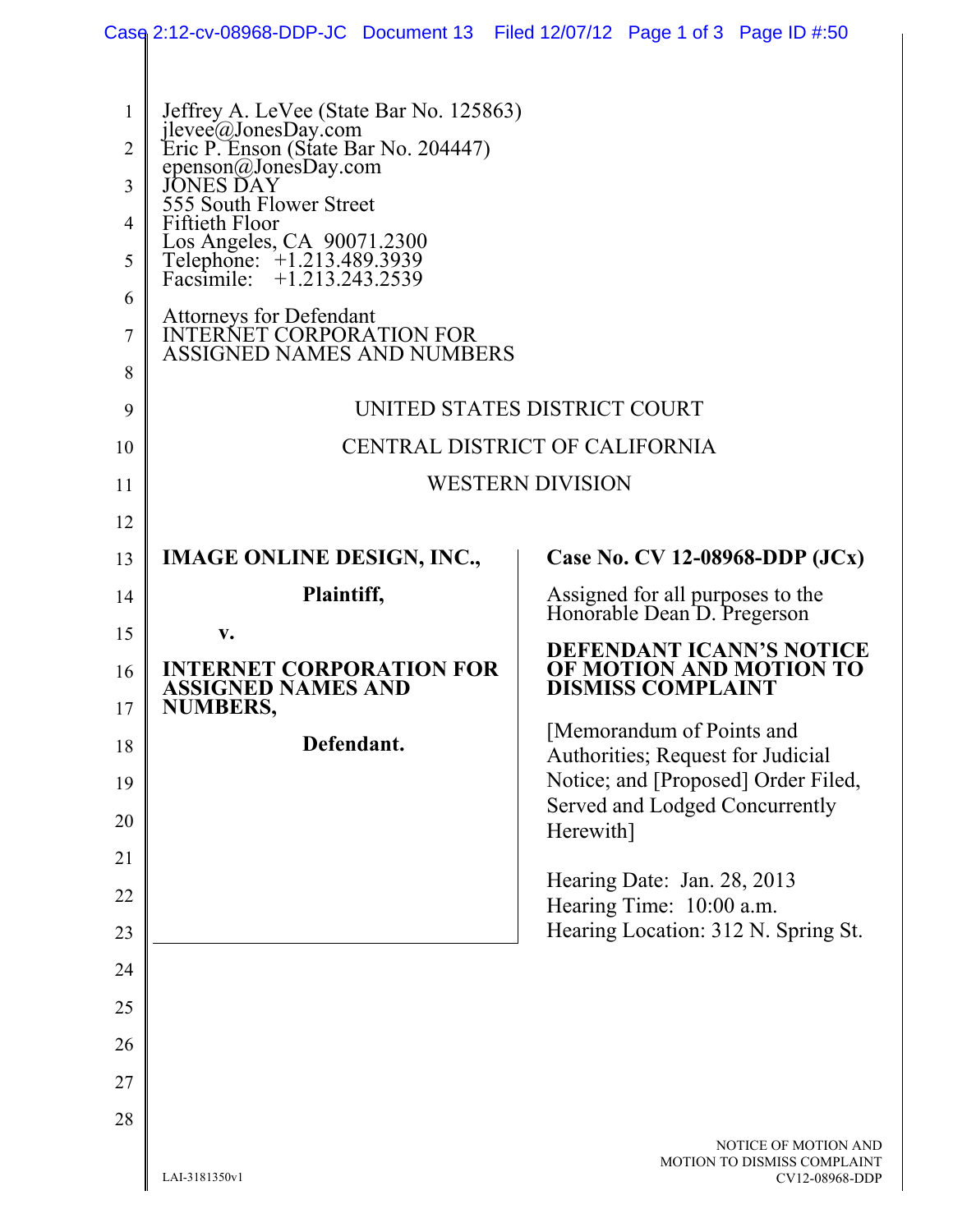## 1 2

## **TO ALL PARTIES AND THEIR ATTORNEYS OF RECORD:**

3 4 5 6 7 8 PLEASE TAKE NOTICE that, pursuant to Federal Rules of Civil Procedure 12(b)(6) and 12(b)(1), Defendant Internet Corporation for Assigned Names and Numbers ("ICANN") will and hereby does move the Court to dismiss Plaintiff's Complaint. This motion shall be heard on January 28, 2013, at 10:00 a.m., or as soon thereafter as it may be heard in the courtroom of the Honorable Dean D. Pregerson, United States District Judge, United States District Court, 312 N. Spring Street, Los Angeles, California 90012.

9 10 11 12 13 14 15 16 17 18 19 This motion is made pursuant to Federal Rules of Civil Procedure 12(b)(6) on the grounds that Plaintiff's entire Complaint, and each of its claims, is barred by a release of ICANN executed by Plaintiff on October 1, 2000. This motion is further made on the grounds that Plaintiff has failed to allege facts plausibly suggesting that ICANN has breached a contract with Plaintiff, or the implied covenant of good faith arising from that contract, that ICANN has infringed any trademark rights enjoyed by Plaintiff, or that ICANN has tortiously interfered with Plaintiff's contracts or prospective economic advantage. This motion is also made pursuant to Federal Rule of Civil Procedure 12(b)(1) on the grounds that Plaintiff's trademark claims are not ripe for adjudication and are insufficient to meet Article III's justiciability requirement.

20 21 22 23 24 This motion is based on this Notice of Motion and Motion, the concurrentlyfiled Memorandum of Points and Authorities and Request for Judicial Notice, the complete files and records in this action, including Plaintiff's Complaint, oral argument of counsel, and such other and further matters this Court may consider. ///

- 25 ///
- 26 ///
- 27 ///
- 28 ///